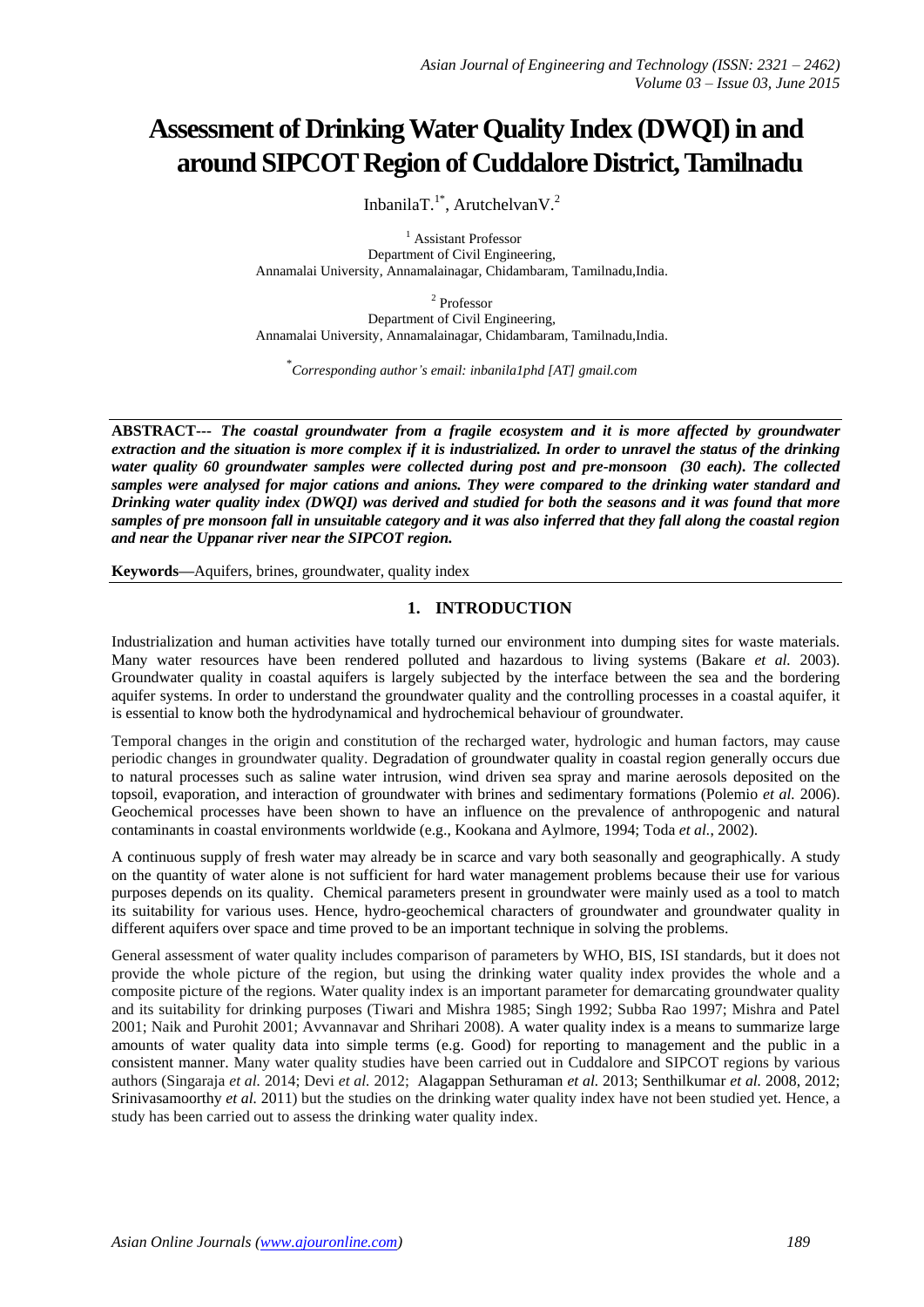# **2. STUDY AREA**



SIPCOT region forms a part of Cuddalore district which lies between east longitude of 79.70 to 79.77 and north latitude of 11.60 to 11.70. SIPCOT has been established in 1984 at an extent of 518.79 acres. It is located 8 km from Cuddalore to Chidambaram road, stretching from Pachaiyankuppam in the north to Semmankuppam in the south. The study area receives an average annual rainfall of 1902 mm. Groundwater has been used for drinking, agricultural and domestic purposes. The majority of the study area is covered by marine-tidal flat deposits. Manaveli formation (putturai group) is covered in the northern west part of the region and some patches of fluvial deposits are observed in the northern part of the study area. The aquifer system is discontinuous confined to semi confined aquifers.

# **3. METHODOLOGY**

Totally 30 samples were collected for two seasons viz. Pre-monsoon (PRM) and Post-monsoon (POM) in and around SIPCOT region (Fig.1). The sampling, analytical procedures were carried out using the standard procedures (Ramesh and Anbu 1996; APHA, 1995). Water samples of 500 ml were collected in polyethylene bottle. pH, Electrical Conductivity (EC) and Total Dissolved Solids (TDS) were determined in the field using the field analysis kit (Eutech hand held instruments). The collected groundwater samples were analysed for major cations and anions. The Calcium, Magnesium, Bicarbonate and Chloride were determined by titrimetric method. Sodium and Potassium were analyzed through flame photometry (Elico CL 378). Sulphate was determined by spectrophotometry (Elico SL 171 minispec). Ferrous and Nitrate was analysed in Consort (Ion selective electrodes). The reliability of the results was determined by the ionic balance of groundwater samples and it was being noted in  $5 - 10$  % of error percentage.

# **4. RESULTS AND DISCUSSION**

The chemical compositions of the groundwater for PRM and POM samples are shown in Table 1.

**Table 1:** Maximum, Minimum and average of chemical concentration of chemical constituents

| <b>Parameters</b> | <b>Pre monsoon (PRM)</b> |         |         | Post monsoon (POM) |         |         |
|-------------------|--------------------------|---------|---------|--------------------|---------|---------|
|                   | Maximum                  | Minimum | Average | Maximum            | Minimum | Average |
| Ca                | 244.00                   | 16.00   | 87.20   | 136.00             | 9.60    | 55.33   |
| Mg                | 86.00                    | 5.00    | 29.13   | 68.00              | 4.00    | 22.40   |
| Na                | 120.00                   | 14.00   | 51.57   | 140.00             | 9.00    | 45.90   |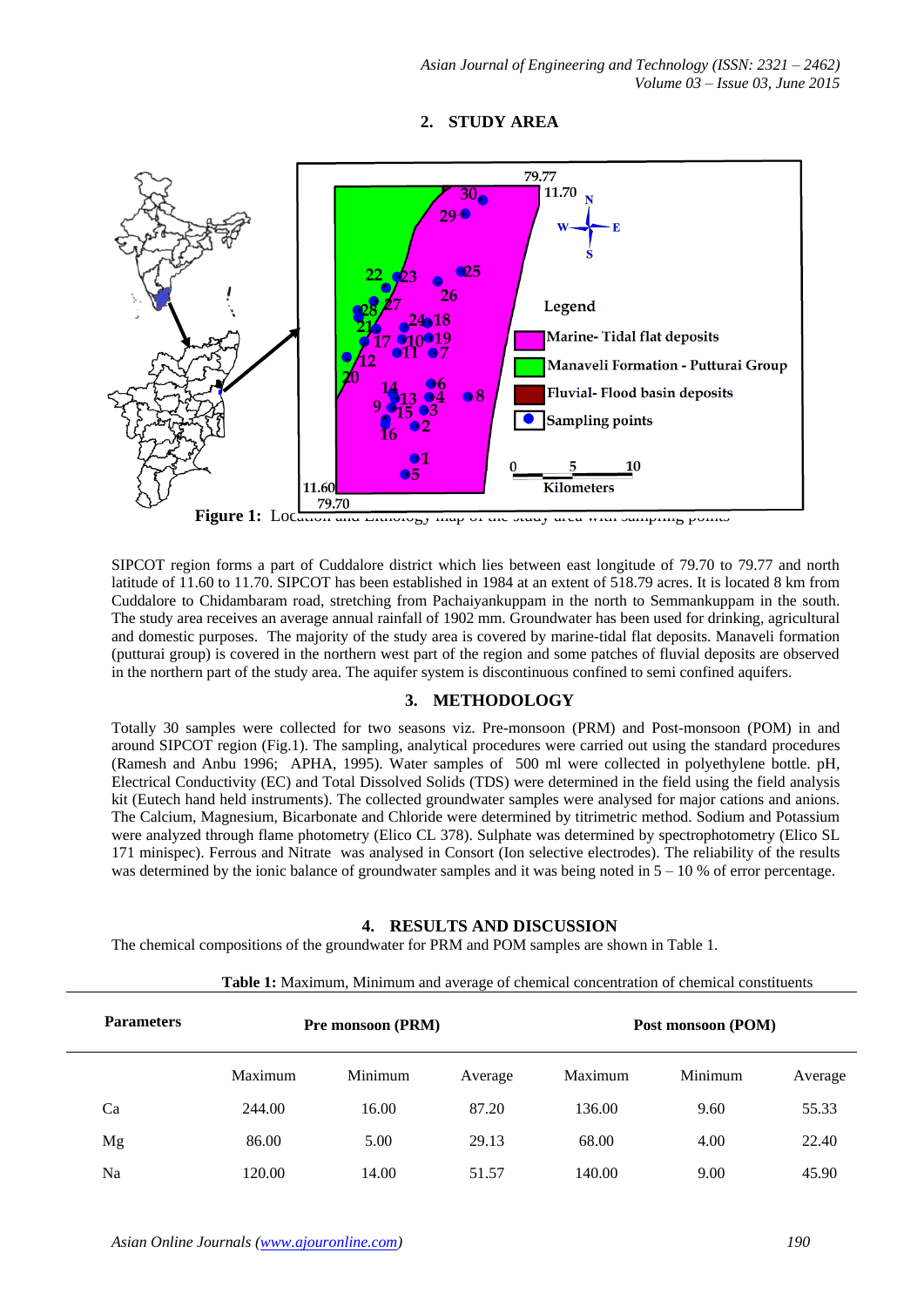| Asian Journal of Engineering and Technology (ISSN: 2321 – 2462) |                                   |
|-----------------------------------------------------------------|-----------------------------------|
|                                                                 | Volume $03$ – Issue 03, June 2015 |

| All values are in mall execut $\mathbf{F}C$ in uslam and $\mathbf{n}\mathbf{H}$ |         |        |         |         |        |        |  |
|---------------------------------------------------------------------------------|---------|--------|---------|---------|--------|--------|--|
| EC                                                                              | 2700.00 | 205.00 | 1054.83 | 1815.00 | 180.00 | 774.00 |  |
| pH                                                                              | 7.60    | 6.60   | 6.82    | 606.00  | 6.50   | 6.80   |  |
| F                                                                               | 0.40    | 0.00   | 0.13    | 1.00    | 0.00   | 0.28   |  |
| NO <sub>3</sub>                                                                 | 9.00    | 2.00   | 4.43    | 9.00    | 1.00   | 3.97   |  |
| $SO_4$                                                                          | 50.00   | 2.00   | 28.77   | 194.00  | 4.00   | 46.17  |  |
| HCO <sub>3</sub>                                                                | 525.00  | 69.00  | 237.00  | 280.00  | 17.00  | 131.90 |  |
| C <sub>1</sub>                                                                  | 537.00  | 19.00  | 152.73  | 444.00  | 34.00  | 128.23 |  |
| K                                                                               | 62.00   | 6.00   | 21.47   | 52.00   | 3.00   | 15.80  |  |
|                                                                                 |         |        |         |         |        |        |  |

**All values are in mg/l except EC in µs/cm and pH**

pH ranges from acidic to alkaline in nature. The order of dominance of ions in PRM Ca > Na > Mg > K = Cl > HCO<sub>3</sub> >  $SO_4 > NO_3 > F$  and in POM,  $Na > Ca > Mg > K = Cl > HCO_3 > SO_4 > NO_3 > F$ . The higher concentrations of ions are observed in PRM due to the leaching of ions. Higher  $HCO<sub>3</sub>$  in groundwater is mainly due to the weathering process (Stumm and Morgan, 1996). Calcium may be derived from minerals like Calcite, Plagioclase and Hornblende are the primary sources in groundwater. The source of sodium in groundwater may be due to the dissolution of rock salts, weathering of sodium bearing minerals and also the influence of seawater from the coast. The natural process such as weathering, dissolution of salt deposits and influence of seawater from the coast is responsible for chloride content in the groundwater. Chidambaram *et al.* (2009). The reason behind this may be due to industrial discharges, industrial activitiesand of from illegal dumpings of toxic wastes from SIPCOT.

# **Spatial distribution of Electrical Conductivity**



**Figure 2:** Spatial distribution of electrical conductivity ( $\mu$ s/cm) (a) PRM, (b) POM

The spatial distribution of electrical conductivity gives a general trend of the characteristics of the anions and cations present in water. In PRM, EC ranges from 205 to 2700 µs/cm and in POM it ranges from 180 to 1815 µs/cm. The higher concentration of EC is observed in PRM due to the post-monsoon along the coast due to seawater intrusion (Prasanna et al., 2011) whereas, in POM the higher EC is observed in the northern part of the region may be due to anthropogenic impacts of SIPCOT or the long term extraction of coastal aquifer (Prasanna et al., 2008). Higher concentration of EC was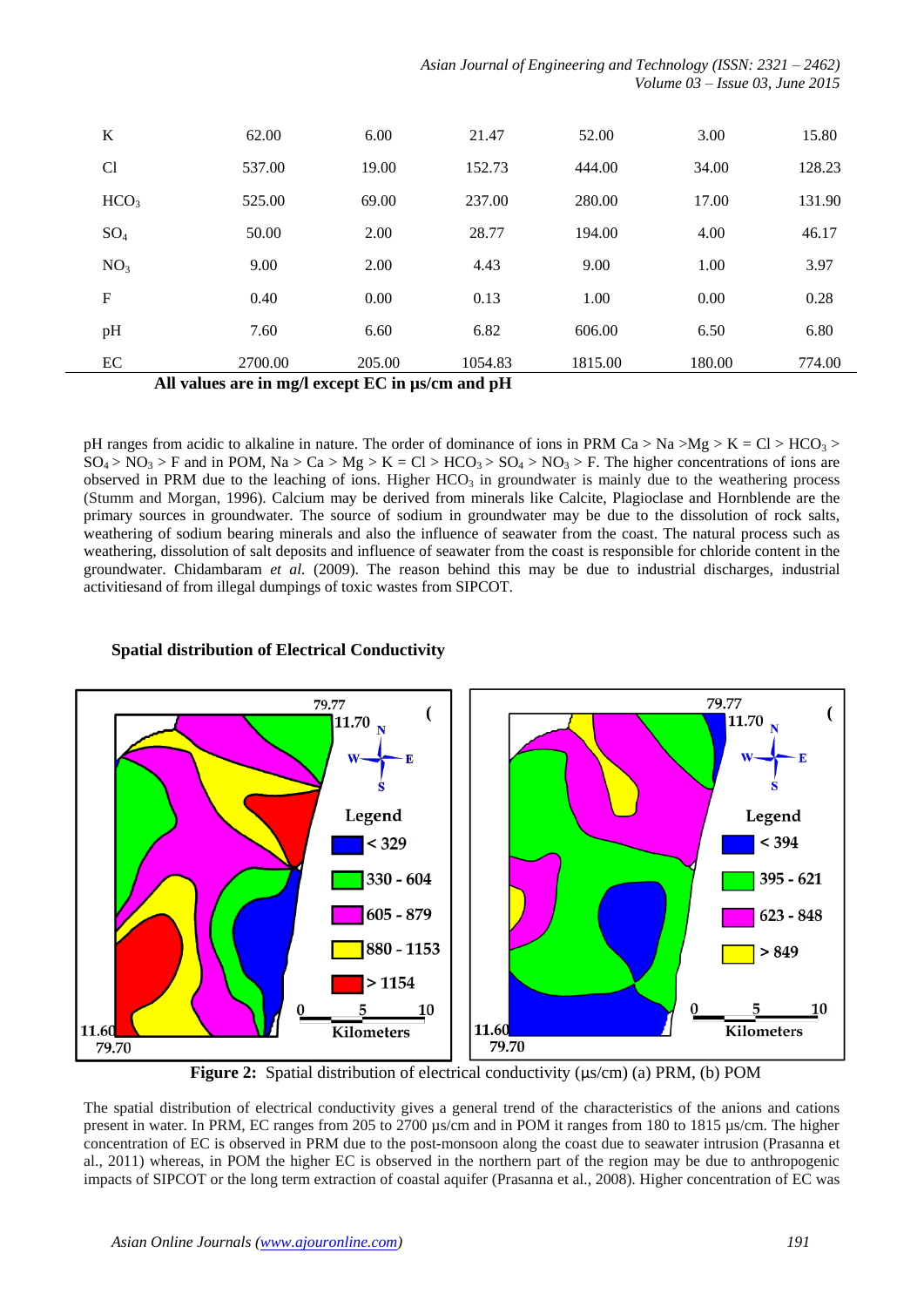observed in all major litho units. The improper treatment and disposal of domestic sewage may be one of the major sources of salinization in the coastal aquifers (Metcafe and Eddy, 2000).

#### **Drinking water quality index**

The quality of groundwater for drinking purpose is calculated using the drinking water quality index (DWQI). The index was computed by assigning weights (W) to the water quality parameters (a) based on their threat to water quality. The relative weight (Wa) is computed using

$$
W_a = \frac{w_a}{\sum_{a=1}^n w_a}
$$

Where, Wa=weight of water quality parameter a and n= number of parameters. The quality parameters were assigned weights (Wa) in a scale of 1–5 based on their importance and role in the determination of drinking water quality as presented in Table 2. The maximum weight of 5 was assigned to pH and total dissolved solids due to their major importance in drinking water quality assessment. Bicarbonate was given a weight of 2 and 1 as it is not very significant in the water quality assessment, as it does not influence drinking water quality in the study area. The other parameters were assigned weights between 1 and 4 based on their importance in the water quality evaluation of the region (modified from Ramakrishnaiah *et al.,* 2009 and Vasanthavigar *et al.,* 2010).

|                  |                                 | Relative<br>weig | <b>WHO</b><br>standar |                    | Relative<br>weig |  |  |
|------------------|---------------------------------|------------------|-----------------------|--------------------|------------------|--|--|
|                  | Weight                          | ht               | d                     | Weight             | ht               |  |  |
| Ca               | 3                               | 0.10             | 75                    | $\overline{2}$     | 0.07             |  |  |
| Mg               | $\mathfrak{2}$                  | 0.07             | 30                    | 1                  | 0.04             |  |  |
| Na               | 3                               | 0.10             | 200                   | 3                  | 0.11             |  |  |
| K                | 2                               | 0.07             | 20                    | 1                  | 0.04             |  |  |
| C <sub>1</sub>   | 4                               | 0.14             | 200                   | $\overline{4}$     | 0.15             |  |  |
| HCO <sub>3</sub> | $\mathfrak{2}$                  | 0.07             | 350                   | 1                  | 0.04             |  |  |
| SO <sub>4</sub>  | 1                               | 0.03             | 200                   | 3                  | 0.11             |  |  |
| NO <sub>3</sub>  | 1                               | 0.03             | 50                    |                    | 0.04             |  |  |
| $\mathbf{F}$     | 1                               | 0.03             | 1                     |                    | 0.04             |  |  |
| pH               | 5                               | 0.17             | 8.5                   | 5                  | 0.19             |  |  |
| <b>TDS</b>       | 5                               | 0.17             | 1000                  | 5                  | 0.19             |  |  |
|                  | $\Sigma$ wa =                   |                  |                       | $\Sigma$ wa<br>$=$ |                  |  |  |
|                  | 29                              | $\Sigma Wa = 1$  |                       | 27                 | $\Sigma Wa = 1$  |  |  |
|                  | All values are in mall exacuted |                  |                       |                    |                  |  |  |

**Table 2:** Weights of parameters and WHO standards (mg/l) for all seasons

 **All values are in mg/l except pH**

A quality rating scale  $(q_a)$  for each parameter was calculated by dividing its concentration in each water sample by its respective WHO standard and is expressed as

$$
q_a = \frac{C_a}{S_a} \times 100
$$

Where,  $C_a$ =concentration of water quality

parameter (a) in milligrams per litre and  $S_a=WHO$  standard for water quality parameter (a) in milligrams per litre. The sub index (SI) was determined for each parameter, which is then used to determine the DWQI as follows: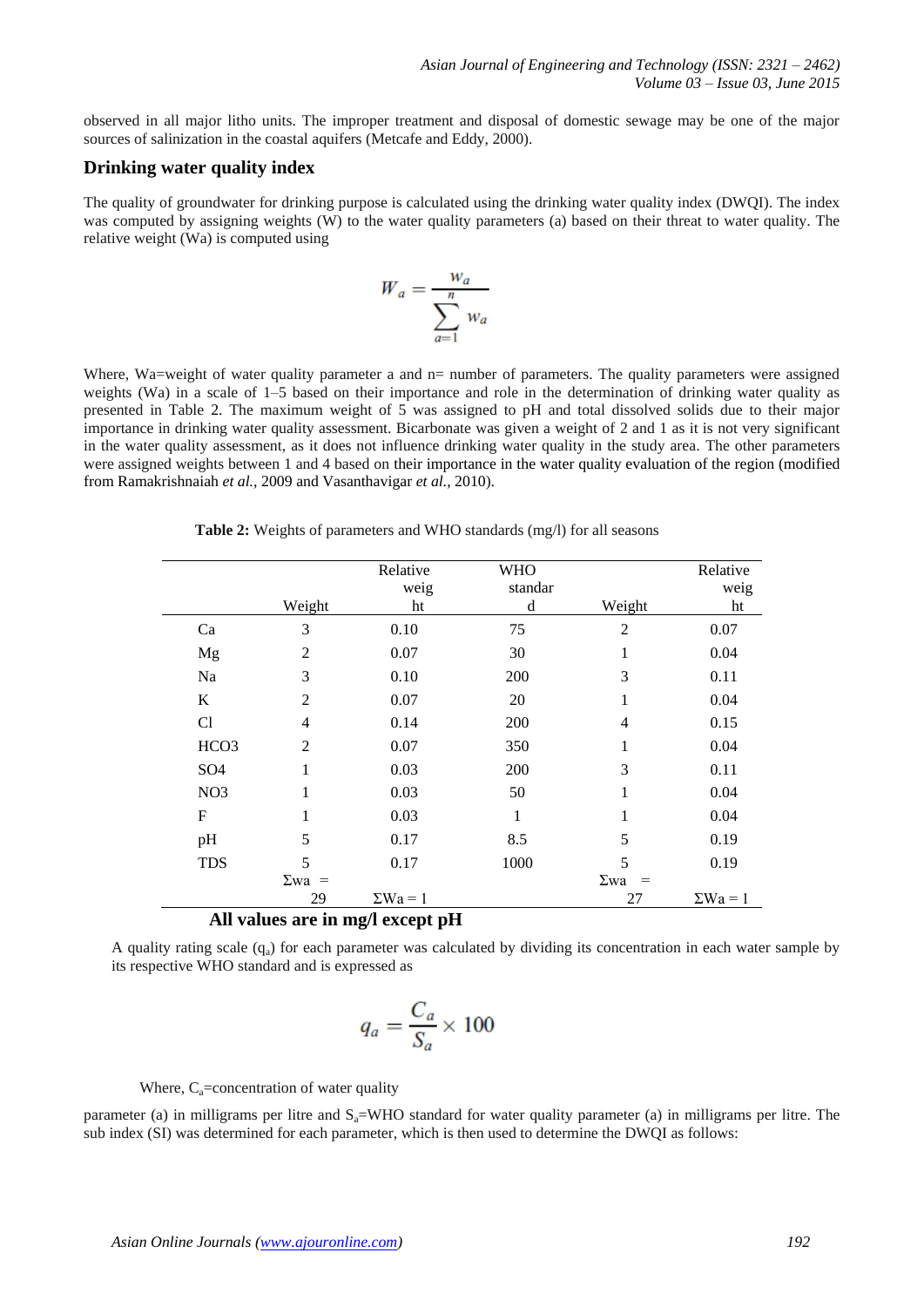$$
SI_a = W_a \times q_a
$$
  
DWQI =  $\sum SI_a$ 

The drinking water quality was classified based on DWQI values of less than 500, 500–1000, 1000–1500, 1500– 2000, and greater than 2000 as excellent, good, poor, very poor, and unsuitable, respectively presented in Table 3.

| <b>DWQI</b> | Category   | <b>PRM</b> | <b>POM</b> |
|-------------|------------|------------|------------|
| < 500       | Excellent  | 17%        | 20%        |
| $500 -$     |            |            |            |
| 100         |            |            |            |
| 0           | Good       | 27%        | 43%        |
| $1000 -$    |            |            |            |
| 150         |            |            |            |
| 0           | Poor       | 30%        | 20%        |
| $1500 -$    |            |            |            |
| 200         |            |            |            |
| 0           | Very Poor  | 20%        | 13%        |
| > 2000      | Unsuitable | 7%         | 3%         |

**Table 3:** Percentage of samples of DWQI for all seasons



The DWQI maps of the PRM and POM revealed that most of the samples in these seasons are dominated by good, poor and very poor categories (Fig.3). In PRM, good category drinking water is observed as patches in all parts of the region, very poor category is noted in NE part, whereas the rest of the region is covered by poor categories. In POM, good and poor category is noted same as in PRM, whereas very poor category is observed in Northern part may be due to leaching of ions, over exploitation of groundwater, direct discharge of effluents by SIPCOT. An increase in the category of good quality water during PRM and POM may be due to dilution processes during the monsoon. The poor water quality may be due to the presence of excess amounts of TDS, Na<sup>+</sup>, HCO<sub>3</sub><sup>-</sup>, and Cl<sup>−</sup> in the study area. The good quality of water is observed in POM.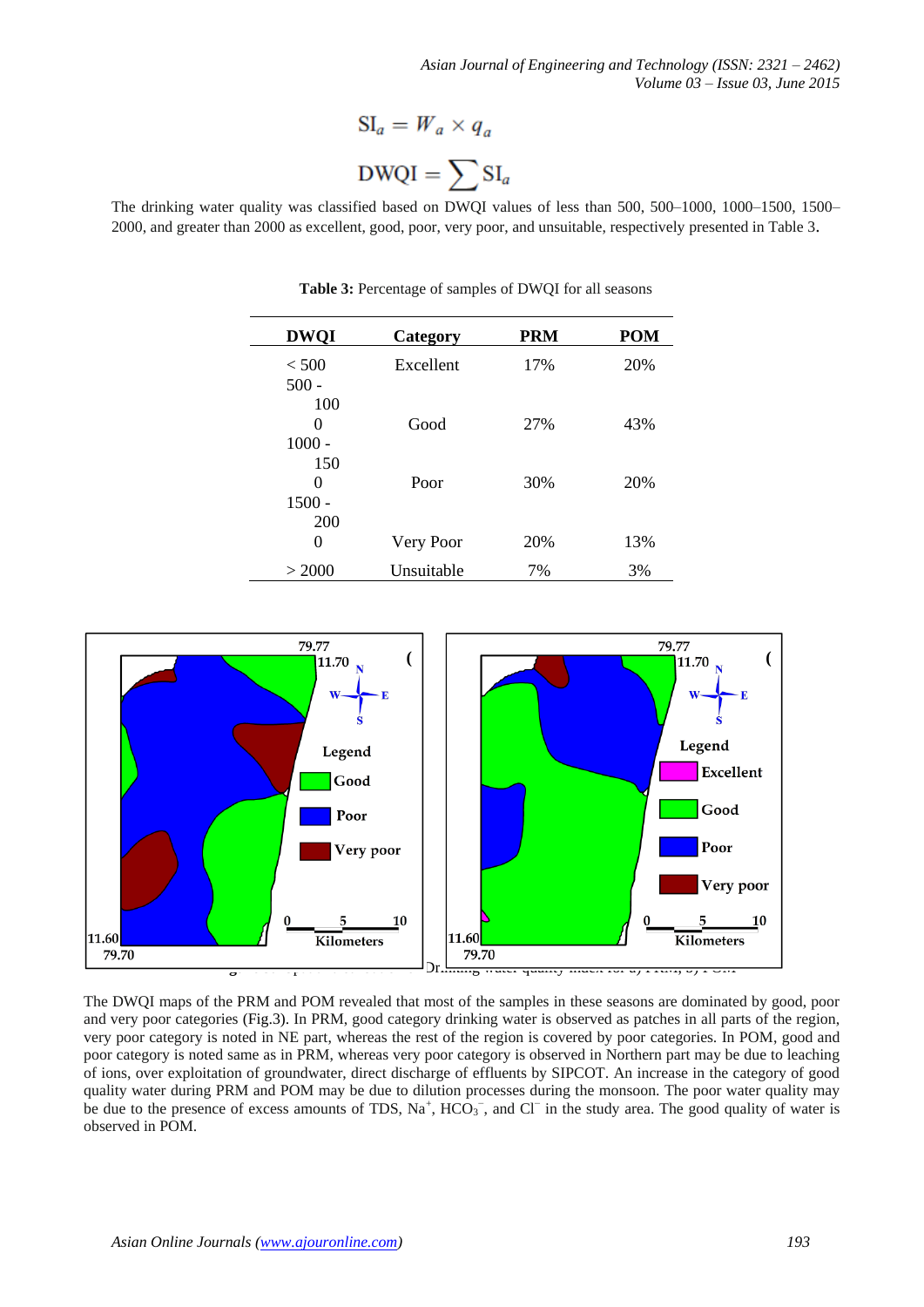#### **5. CONCLUSIONS**

The above study reveals the fact that the majority of the study area is covered by marine- tidal flat deposits. Manaveli formation (putturai group) is covered in the northern west part of the region and some patches of fluvial deposits are observed in the northern part of the study area. The order of dominance of ions in PRM,  $Ca > Na > Mg > K = Cl > HCO<sub>3</sub>$  $> SO_4 > NO_3 > F$  and in POM, Na  $> Ca > Mg > K = Cl > HCO_3 > SO_4 > NO_3 > F$ . The higher concentration of EC is observed in PRM due to the post monsoon along the coast due to seawater intrusion, whereas in POM, the higher EC is observed in the northern part of the region may be due to anthropogenic impacts of SIPCOT or the long term extraction of coastal aquifer. The water quality index shows that most of the PRM samples are with index >1000 indicating they are poor to unsuitable category, but during most of the POM samples are below <1000 indicating that the fall mostly in the good category. The spatial distribution also reveals the fact that they are more affected near the coast and in the SIPCOT region during the PRM than the POM periods.

#### **6. REFERENCES**

- [1] Bakare AA, Lateef A, Amuda OS, Afolabi RO. The Aquatic toxicity and characterization of chemical and microbiological constituents of water samples from Oba River, Odo-oba, Nigeria. *Asian Journal of Microbiology, Biotechnology and Environmental Sciences***, 2003**; *5*, 11–17.
- [2] Polemio, M., Dragone, V. and Limoni, P.P, Salt contamination in Apulian aquifer: spatial and time trend. *Proceedings of 1st SWIM-SWICA* (19th salt water intrusion, meeting-3rd salt water intrusion in coastal aquifers), Cagliari, **2006,** 119- 125.
- [3] Kookana, R.S., Aylmore, L.A.G., Estimating the pollution potential of pesticides to ground water. *Austral. J. Soil Res.* **1994,** *32,* 1141–1155.
- [4] Toda, H., Mochizuki, Y., Kawanishi, T., Kawashima, H., Denitrification in shallow ground water in a coastal agricultural area in Japan. *Nutr. Cycling Agroecosyst*, **2002,** *63*, 167–173.
- [5] Tiwari, T.N. and M.A. Mishra, A preliminary assignment of water quality index of major Indian rivers. *Indian J. Environ. Protection*, **1995,** *5,* 276-279.
- [6] Singh, D.F., Studies on the water quality index of some major rivers of Pune, Maharashtra. In the Proceedings of the *Academy of Environ. Biol.,* **1992,** *1(1),* 61-66.
- [7] Subba Rao, N., Studies on water quality index in hard rock terrain of Guntur district, Andhra Pradesh, India. National Seminar on *Hydrology of Precambrian Terrains and hard rock areas*, **1997,** 129-134.
- [8] Mishra, P.C. and R.K. Patel, Study of the pollution load in the drinking water of Rairangpur, a small tribal dominated town of North Orissa. *Indian J. Environ. Ecoplanning,* **2001,** *2,* 293-298.
- [9] Naik, S. and K.M. Purohit, Studies on water quality of river Brahmani in Sundargarh district, Orissa. *Indian J. Environ. Ecoplanning,* **2001**, *5(2),* 397-402.
- [10] Avvannavar, S.M. and S. Shrihari,. Evaluation of water quality index for drinking purposes for river Netravathi, Mangalore, South India. *Environmental Monitoring and Assessment,* **2008**, *143,* 279-290.
- [11]S.Devi and R.Premkumar, Physicochemical Analysis of Groundwater samples near Industrial Area, Cuddalore District, Tamilnadu, India, *International Journal of ChemTech Research*, **2012** , *4(1),* 29-34.
- [12] Alagappan Sethuraman, Ekwal Imam, Tesfamichael G. Yohannes, Fluoride contamination in estuary water villages located around the SIPCOT Industrial Zone, Cuddalore District, Tamil Nadu, *India J. Mater. Environ. Sci.* **2013,** *4 (4)*, 520-525.
- [13] Senthilkumar G, Ramanathan AL, Nainwal HC, Chidambaram S, Evaluation of the hyfrogeochemistry of groundwater using factor analysis in the Cuddalore coastal region, Tamilnadu, India, *Indian Journal of Marine sciences*, **2008**, *37(2),* 181-185.
- [14] K. Srinivasamoorthy, M. Vasanthavigar, S. Chidambaram, P. Anandhan and V.S. Sarma Characterisation of Groundwater Chemistry in an Eastern Coastal Area of Cuddalore District, Tamil Nadu, *Journal Geological Society Of India*, **2011,** *78,* 549-558.
- [15] Ramesh R and Anbu M, Chemical methods for environmental analysis water and sediments, **1996,** pp.161.
- [16] APHA, Standard Methods for Examination of Water and Wastewater, **1995,** American Public Health Association, Washington DC.
- [17] Stumm, W., Morgan, J.J., Aquatic Chemistry: Chemical Equilibria and Rates in Natural Waters, **1996,** third ed, John Wiley and Sons, New York.
- [18]Chidambaram, S., Senthil kumar, G., Prasanna, MV., John peter, A., Ramanthan, AL and Srinivasamoorthy, K. A study on the hydrogeology and Hydrogeochemistry of groundwater from different depths in a coastal aquifer: Annamalai Nagar, Tamilnadu, India; *Environ. Geol.* **2009,** *57,* 59-73.